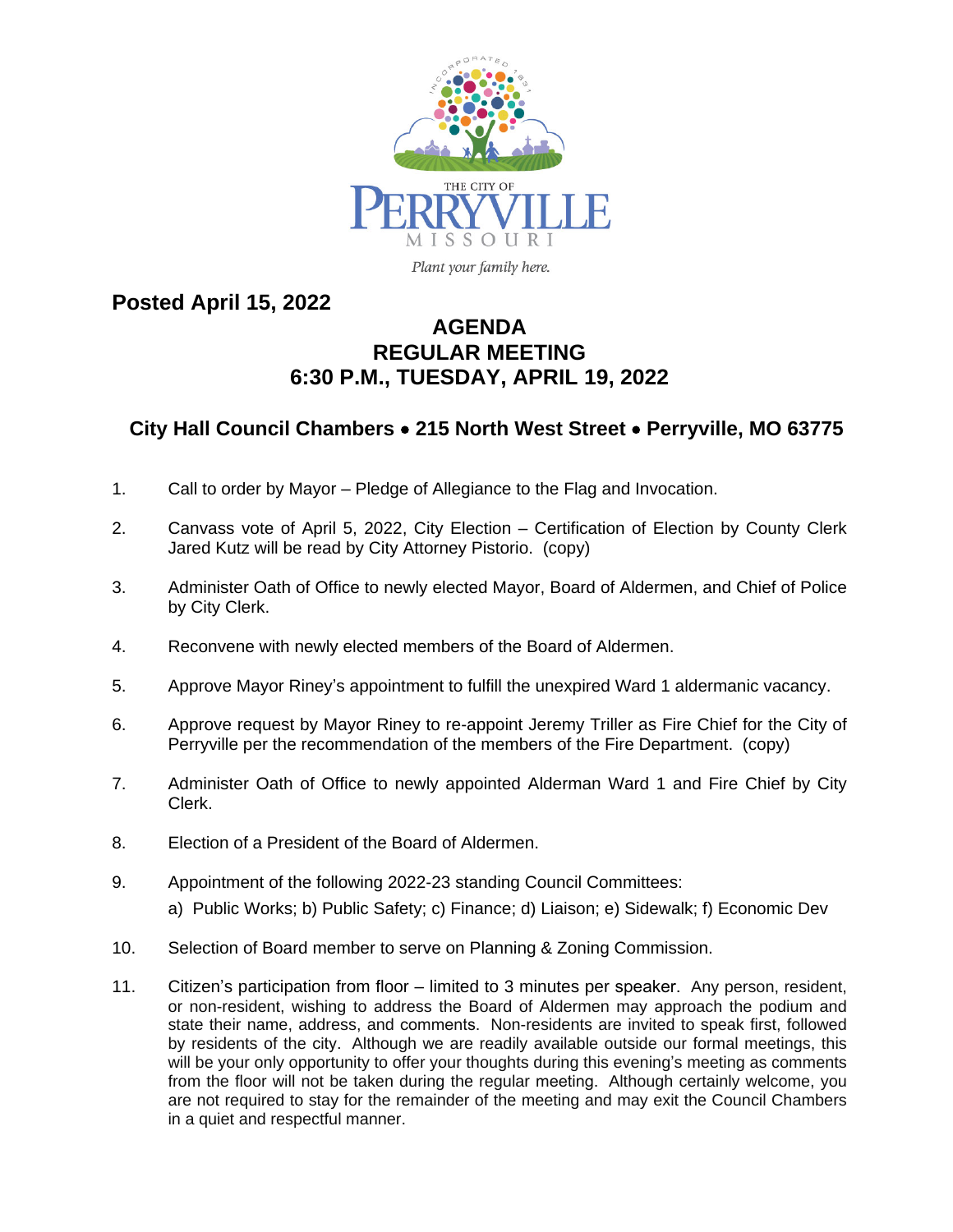#### **CONSENT AGENDA ITEMS**

- 12. Approve minutes from meeting of April 5, 2022. (copy)
- 13. Approve Financial Reports for March, 2022. (copy)
- 14. Approve recommendation from Robinson Industrial and Heavy Contracting, Inc., (Construction Manager At-Risk) for the Technical Education Facility relative to Greatest Maximum Price (GMP) - \$7,900,000.00. (copy)
- 15. Approve Invoice 549002 to Robinson Industrial, Heavy & Commercial Contracting, Inc., relative to Technical Education Facility - \$1,036,509.52. (copy)
- 16. Approve Pay Application 19 from Robinson Industrial and Heavy Contracting and HDR for the WWTP Facility Improvement Project - \$1,269,544.99. (copy)
- 17. Approve Pay Estimate 3 to Lappe Cement Finishing, Inc., relative to Northeast Outfall Sewer Replacement – Phase 2 - \$166,012.17. (copy)
- 18. Approve payment of one-half of Invoice 14205 to Pollock Landscaping for improvements to Veterans Memorial Field per agreement with VMF Committee - \$12,514.00. (copy)
- 19. Approve request from Public Works Director Layton to sell items on Purple Wave Auction site. (copy)
- 20. Approve request to close the Perry Park Center for the  $4<sup>th</sup>$  of July festivities. (copy)
- 21. Approve request from Elks Lodge 2701 to include music in their outdoor event to be held on Saturday, May 21, 2022, from 7:00 p.m. to 11:00 p.m. (copy)
- 22. Approve outdoor music request from Mary Jane Burgers & Brew for their Live Music Series at "The Warehouse" on the northeast corner of North Jackson Street and West North Street on April 30, May 28, June 25, July 30, and August 27 from 6:00 p.m. to 10:00 p.m. (copy)
- 23. Approve outdoor music request from Mary Jane Burgers & Brew for the Exp Productions Showcase at "The Warehouse" on May 27, June 24, and July 29 from 6:00 p.m. to 10:00 p.m. (copy)
- 24. Approve Festival Application for the Home Brew Block Party on May 14 from noon to 4:00 p.m. (copy)

### **END OF CONSENT AGENDA**

- 25. Bill No. 6289 for Ordinance Entering into a Police Officer Training Employment Agreement with James Rhoden - first reading. (copy enclosed - may be read by title only)
- 26. Committee Reports: Public Works, Public Safety, Finance, Liaison, Sidewalk, and Economic Development.